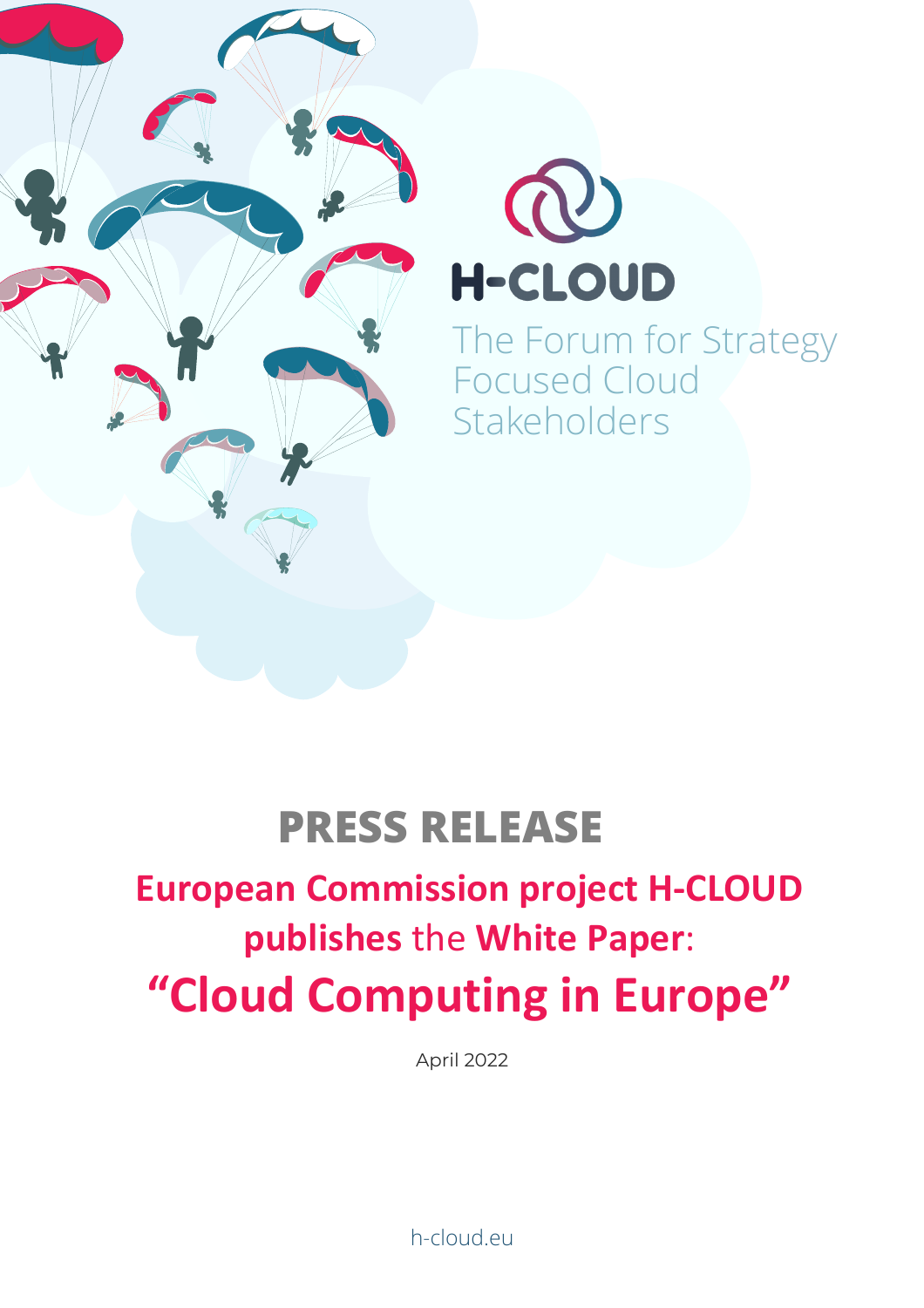

### European Commission project H-CLOUD publishes White Paper "Cloud Computing in Europe"

H-CLOUD, the Coordination and Support Action supporting the European Commission (EC) in linking with the Cloud Computing community in Europe, published today the final version of its White Paper **"Cloud Computing in Europe: Landscape Analysis, Adoption Challenges and Future Research and Innovation Opportunities"**. The paper aims to support the EC in the definition of priorities for the upcoming work programmes. It includes an in-depth landscape analysis of the current European Cloud market and provides recommendations and strategies to guide the future of European Cloud services and their market regulations. More specifically, the document explores the question of how supply and demand can be improved in terms of quality and conditions of use, and increased to boost European innovation in the following Cloud Computing areas:

- Effective Cloud federation models to stimulate the creation of a European public Cloud service market leveraging existing capacities and to enable interoperation of existing data and services;
- Edge Computing to efficiently and sustainably support digital transformation where the data and the users are today and to enable innovative services built on speed, accessibility and responsiveness, while preserving respect for European values;
- Applying green computing principles to the whole lifecycle of Cloud and Edge Computing to support the transition toward a carbon-neutral (if not carbon-negative) digital society by 2050.

*"The European Cloud market is evolving fast. H-CLOUD's White Paper takes the pulse of the current European Cloud landscape and helps shape future European Cloud policies,"* said Dr. Federico M. Facca, H-CLOUD project coordinator and lead author of the paper. Mark Dietrich, H-CLOUD partner from EGI Foundation and lead author, adds: *"The H-CLOUD White Paper is an important asset that can support Europe's goal of digital sovereignty combining extensive knowledge and insights from a wide range of European Cloud stakeholders."*

The H-CLOUD White Paper was written between January 2020 – April 2022 and it includes input and feedback from many European Cloud stakeholders that were consulted during the writing process. You can read the whole document here or watch the accompanying video series here. H-CLOUD is a European project that leads coordination and support activities for the consolidation and growth of the Cloud Computing research and innovation community in Europe, bringing together innovators, policy makers, Cloud Computing research, industry and users into an open, participatory and sustainable forum. H-CLOUD brings together four partners: Martel Innovate (Switzerland, project coordinator), EGI Foundation (The Netherlands), AcrossLimits (Malta), and IDC (Italy). More information about the project: https://www.h-cloud.eu/.